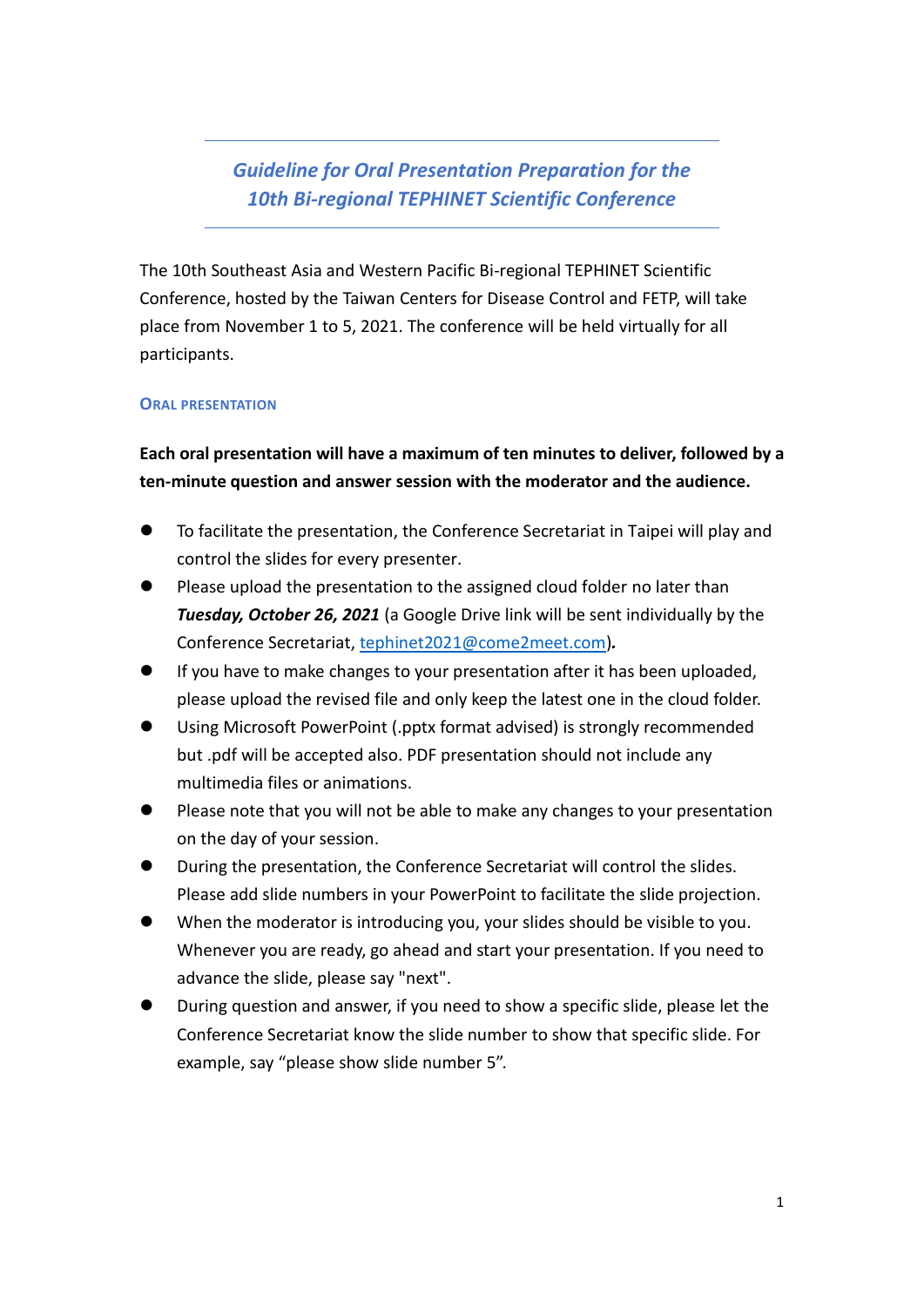#### **ORAL PRESENTATION ONLINE PLATFORM**

[Zoom](https://zoom.us/download) will be used for this online conference, please download it on your computer before joining the conference. It is highly recommended that you be familiar with Zoom before the meeting.

An online [platform](https://bi-regional2021.aoetek.com/) has been set up specifically for this conference. After logging into the online platform, go to the "Meeting Link" webpage, click the link of your session in the Calendar, and log into Zoom 15 minutes before your presentation session starts to make sure the Zoom meeting is working and your slides are projecting correctly.

The [online platform](https://bi-regional2021.aoetek.com/) will be open at 9:00 am (GMT+8) on Monday, November 1, 2021. To log into the online platform, please use the email you used for registration and the confirmation number you received after registration [\(https://bi](https://bi-regional2021.aoetek.com/)[regional2021.aoetek.com/\)](https://bi-regional2021.aoetek.com/). If you have any technical issues, please contact the Conference Secretariat at [tephinet2021@come2meet.com](mailto:tephinet2021@come2meet.com).

### **OVERVIEW: ORAL PRESENTATIONS OF SCIENTIFIC PAPERS**

A well-done, 10-minute presentation of a scientific paper summarizes a study that includes your conclusions, the data that supports your conclusions, the methods used to obtain this data, and background on the importance of your study. Please note, to be more efficient in making your presentation, start from your conclusions and work forward to your results, methods, and background. To get and keep your audience's attention, begin your presentation by setting the stage with your introduction by stating what kind of study you conducted and why you conducted this study. Then present your data and then give your interpretation, conclusions, and what is gained by your study.

In your 10-minute presentation, there is only time to give a short summary of your study. Consequently, focus on your main point and provide the data that supports your main findings. Unfortunately, there is not enough time to discuss the details of what you did or all the data you collected. You may have this opportunity during the question and answer session.

### **GENERAL OUTLINE FOR YOUR PRESENTATION**

⚫ Overview: What are you going to present (i.e. type of study and state the problem that led to the study and give pertinent background information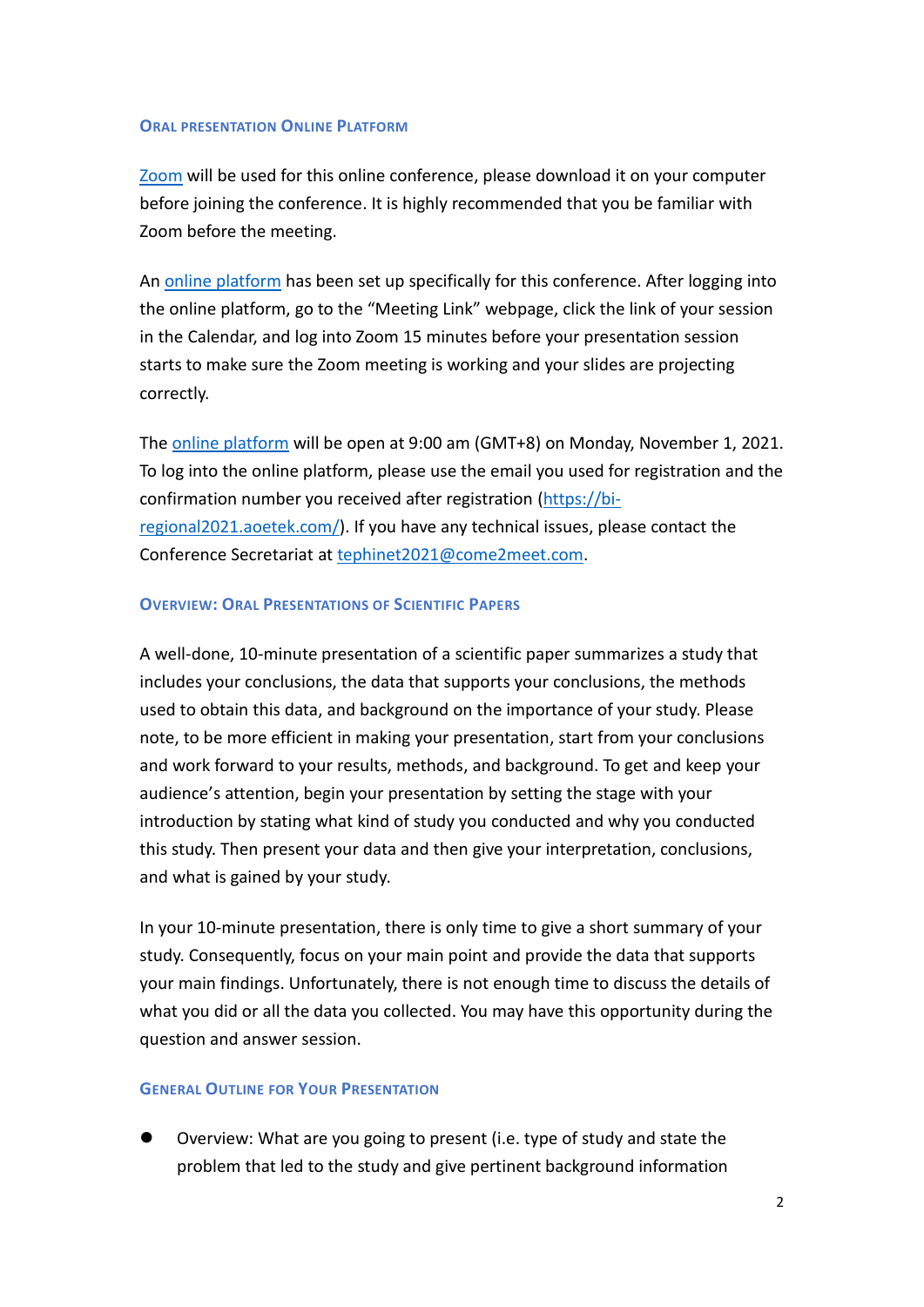related to your problem).

- ⚫ Present the methods and results related to your conclusion. You may choose to present methods, results, and interpretations for each finding together.
- ⚫ Conclusions: Summarize key findings, control measures, and public health impact.
- ⚫ Recommendations and implications: Describe the recommendations made and public health implications.
- ⚫ Acknowledgments: Give acknowledgements, if appropriate. Be brief and you do not need to read every one or every program acknowledged.

# **TRANSLATION**

The first ten minutes of your prepared presentation and all slides should be given in English. If you need assistance with translation of questions asked and your answers, please have someone with you who can translate to English for you.

### **TIPS ON PREPARING SLIDES**

# *Purpose*

- An audience remembers more of what it sees than what it hears
- Slides are used to inform, convince, motivate to action, and selectively inform
- Slides should contain only important and useful data and text

# *Format*

- ⚫ Slides should be horizontal (landscape) format
- Using widescreen (16:9) size is recommended
- ⚫ Text slides should use no more than six bulleted text items or no more than eight lines of text in a text block or table. Make another slide if you have more bullets or text
- ⚫ The text or graph should fill the middle 3/4 to 4/5 of the slide area and have a narrow border on all sides. No text, line, or data, should run off the central area and onto the border
- We do not recommend using three dimensional shapes for charts and graphs

### *Text*

- Each slide should present a single concept
- ⚫ For multiple points, use multiple slides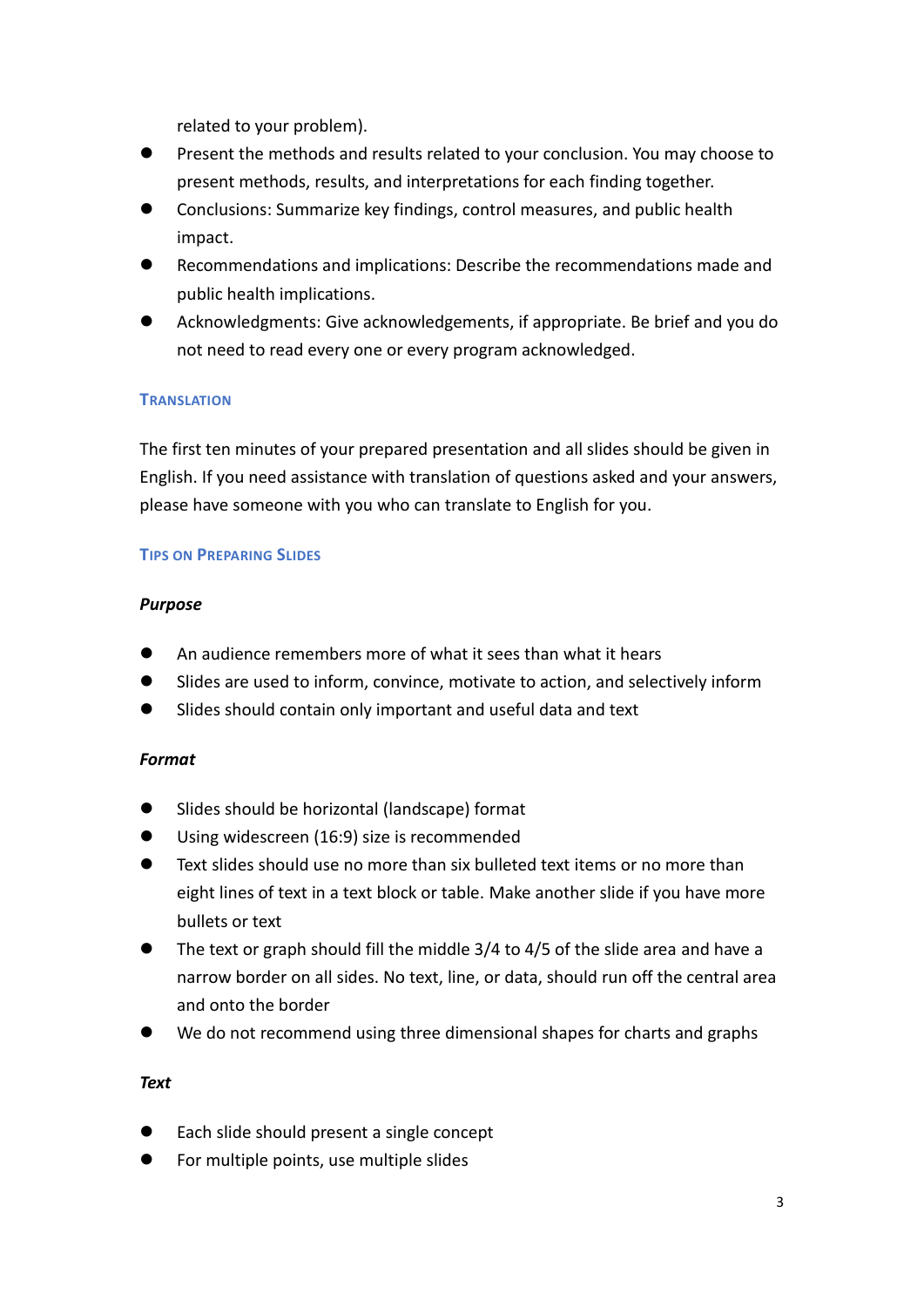- Use key words, do not use sentences
- ⚫ Do not read from your slides
- ⚫ Break lines of text at a logical spot
- ⚫ Abbreviate when appropriate
- ⚫ Use acronyms and symbols to reduce the amount of text on slides if space is at a premium
- ⚫ Use bullets instead of numbers (numbers are used when there is an order to the listed items such as first, second, third, etc.). A common hierarchy for bullet symbols is round, dash, triangle
- ⚫ Never use all capital letters; use bold, color or another font to highlight your text

# *Effective bullet text slides*

Bullets are the standard format for most text slides. Their purpose is to organize key words. For effective bullet slides:

- ⚫ Follow the order of text
- Use consistent verb form
- Use the same style of bullet at each level
- Be consistent with capitalization

Limit the amount of information on a slide. Too much information can be distracting to the audience. The following are some examples:

- Several points on one slide
- ⚫ Too many bullets and sub-bullets
- ⚫ Using full sentences or long phrases instead of key words
- ⚫ Footnotes and giving credits to sources

# *Type (Font)*

- ⚫ All text should be sans serif.
- ⚫ Highlight titles with larger size and bold text
- ⚫ Titles are usually cast in a larger and heavier typeface than body text

# *Coloration*

- ⚫ Clear background with black text provides good contrast and readability
- ⚫ Dark blue background with white or yellow text projects well
- Quantitative variables and ordinal qualitative variables: Use a gradient of grey or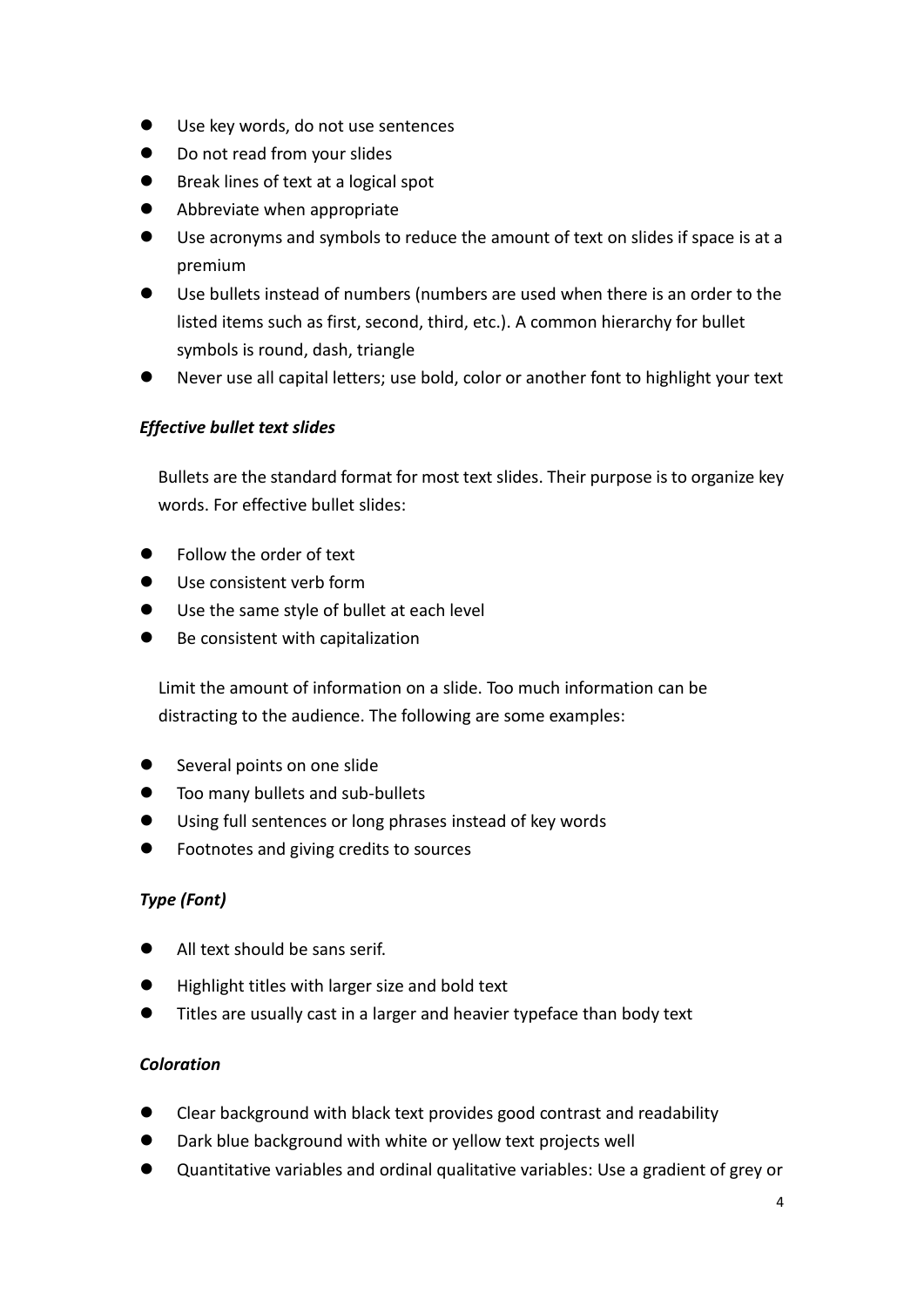intensity of color to indicate a hierarchy of values

- ⚫ Nominal qualitative variables: Choose among various patterns or strong primary colors so no hierarchy in the colors is implied
- ⚫ Too much color or too unusual a color can be distracting: The audience may look at your colors instead of your data
- ⚫ Avoid red background, dark color combinations, or colors that don't project well

### *Headers/Footers*

Some presenters like to use a single header at the top or footer at the bottom of all their slides that identifies the title, date, or location of their investigation or your affiliation. This option is acceptable if the header or footer is simple, consistent, and discrete.

### **TIPS ON PREPARING YOUR WRITTEN PRESENTATION**

You will be communicating the key findings and importance of your study to a diverse audience so focus on presenting your message clearly rather than impressing them with the complexity and enormity of your investigation.

Effective slides are simple, clear, and visible. If your audience remembers more about the composition and appearance of your slides than your message, you've failed to communicate.

Prepare a written script of your talk.

# *Use clear, plain, direct language and explain epidemiologic associations clearly:*

- ⚫ Always present the case definitions used in your study
- ⚫ Use sentences that describe the people studied, rather than the risk factor in question
- ⚫ For example, the sentence, "Persons who ate turkey were x times more likely to become ill than those who did not ( $p<0.05$ )," is clearer and more direct than the sentence, "Illness was significantly associated with eating turkey (p<0.05)"
- ⚫ Because most epidemiological studies are observational studies and not clinical trials, express your findings in terms of proportions (percentages of cases and controls with a given factor) and the likelihood that the observed findings occurred by chance (i.e. p-value)
- ⚫ When presenting cohort data, use rates and relative risks with confidence intervals. When presenting case-control data, use odds ratios and confidence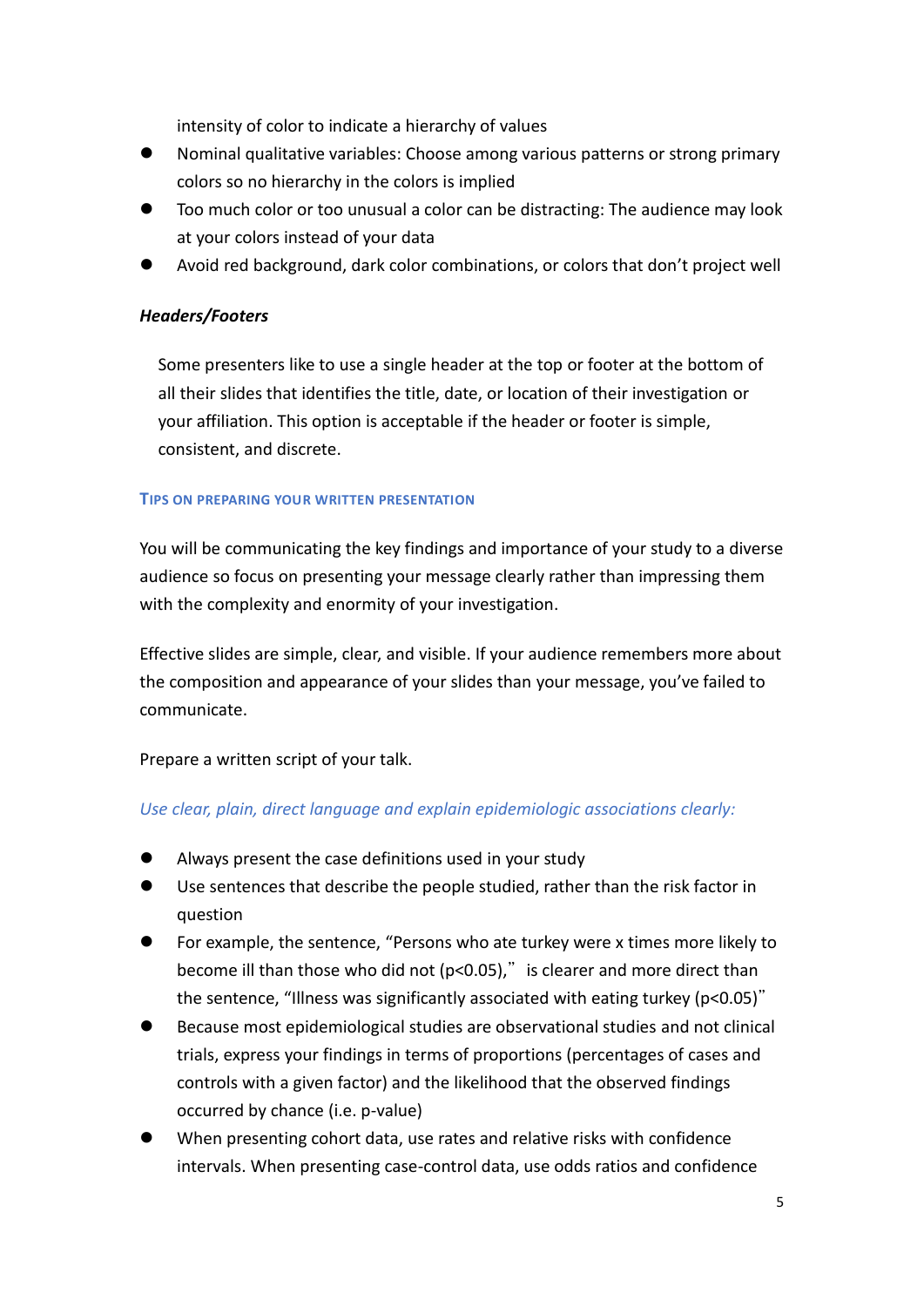intervals

- Use incidence vs. prevalence correctly.
- ⚫ Introduce your audience to each slide that has a figure. Do this by explaining to the audience what is represented by the x-axis, y-axis, and how the data is presented. For example:"This slide shows the incidence of X over the past ten years; incidence among blacks is indicated by the yellow line and incidence among whites by the white line"
- ⚫ Do not project a slide with figure on the screen and comment, without looking up and using a pointer, "As shown in this slide ..." Help the audience understand the importance of your figure by showing the pattern or trend in the figure

### **TIPS FOR DELIVERING PRESENTATIONS:**

### *Rehearse!*

The best way to fine-tune a presentation is to rehearse it in front of critical reviewers. Friends and significant others can be enlisted in this process. If they have trouble following your presentation, chances are that someone in the audience will as well.

# *Practice! Practice! Practice!*

In a time-limited presentation, such as a 10-minute scientific paper presentation, a script is necessary. Be a good reader  $-$  it is okay to read your script. Practice allows you to become familiar with the sequence and timing of your slides and text so that you can concentrate on good delivery. You cannot practice a presentation too often!

# *Know the technology for virtual meeting.*

Make sure you know how the video-conferencing works. A dry run is essential so that you're comfortable with the platform features. Make sure you practice with the same technical set up (computer and internet connection) that you will use when you deliver the presentation. If possible, use a microphone or headset. This will provide better quality than the microphone and speaker on your computer.

### *Speak slowly and project your voice into the microphone.*

Speak loudly and slowly. Do not try to give a talk that is too long by speeding up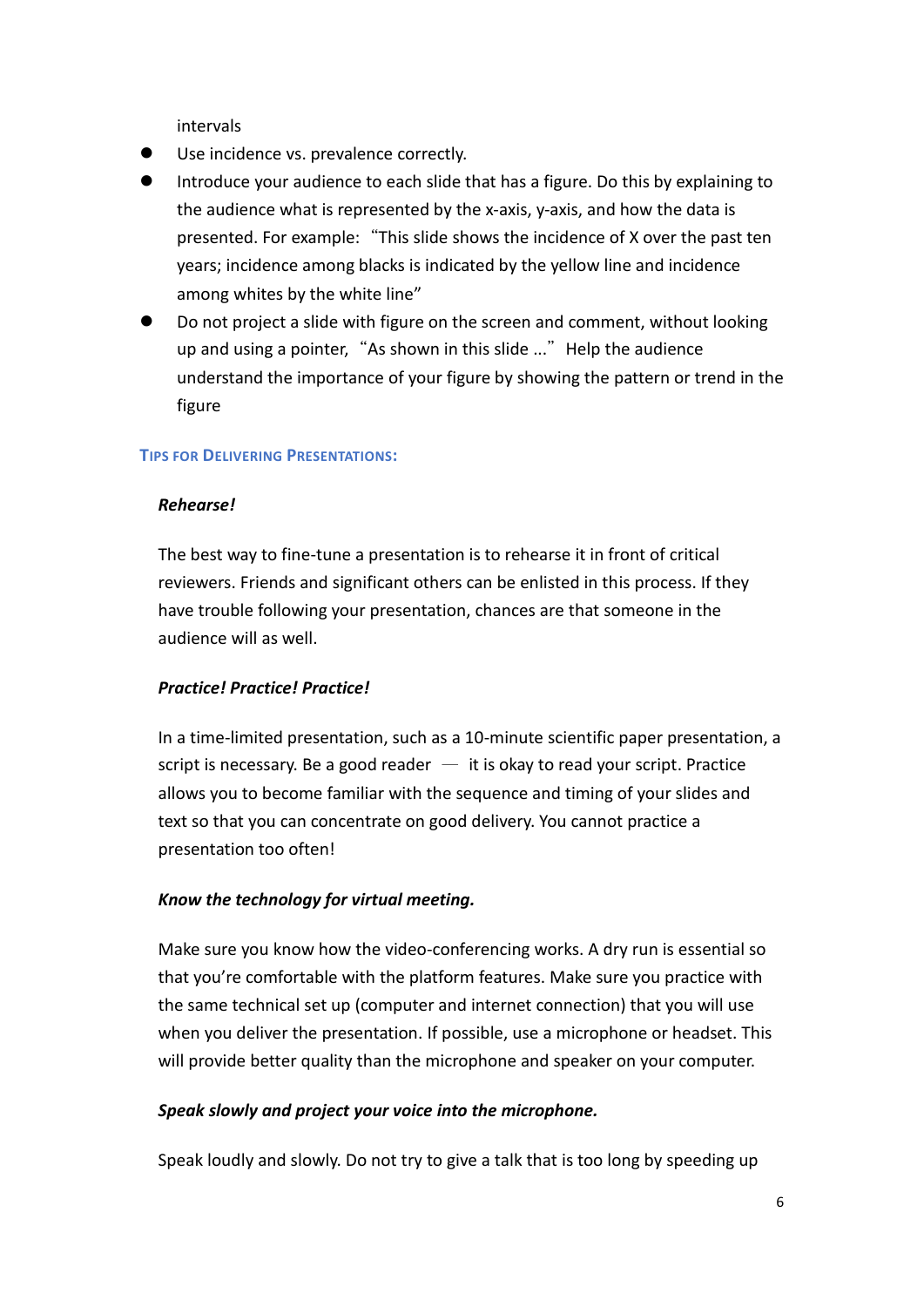your delivery. If you cannot give a talk within the allotted time, shorten your presentation. For those who naturally talk quickly or softly, practice the "unnatural" louder, slower way of delivering a talk. Take a breath between sentences; it's a good technique for slowing down. Pause between major points or slides: it gives your audience a chance to catch up and think. Project your voice by articulating and speaking with energy. It is unlikely that you will speak too loudly or too slowly.

# *Occasionally look at your web cam which is your audience.*

This may seem difficult to do with a scripted talk. In reality, a scripted and wellrehearsed talk allows you the freedom to look out at the audience and speak directly to them, between glances at your written material. For a virtual meeting, put the camera at eye level, and look directly into your computer's camera when you are speaking. Keep your background simple or use a simple virtual background.

### *Have someone with you to assist you before and during your presentation*

As a presenter, your main goal is to give a clear presentation. This involves getting your computer on-line and ready to present at your scheduled time, to synchronize your words with your slides, and to clearly voice present your materials. During the question and answer session, have your assistant write down the question. Having another person can help you give your presentation on time and within the scheduled ten minutes.

# *Check that the correct slide is projecting.*

Projection errors happen. As you advance slides, be sure that the correct slide is being shown. If the wrong slide is shown, please contact Conference Secretariat. Don't worry about the pause you take while checking slides or the delay that occurs if you must change to the correct slide. It gives the audience a chance to relax and think.

### *Remove each slide when you're done with it.*

When you finish talking about a slide, remove it from the screen or move to a blank slide. What you project on the screen should always reinforce what you are saying.